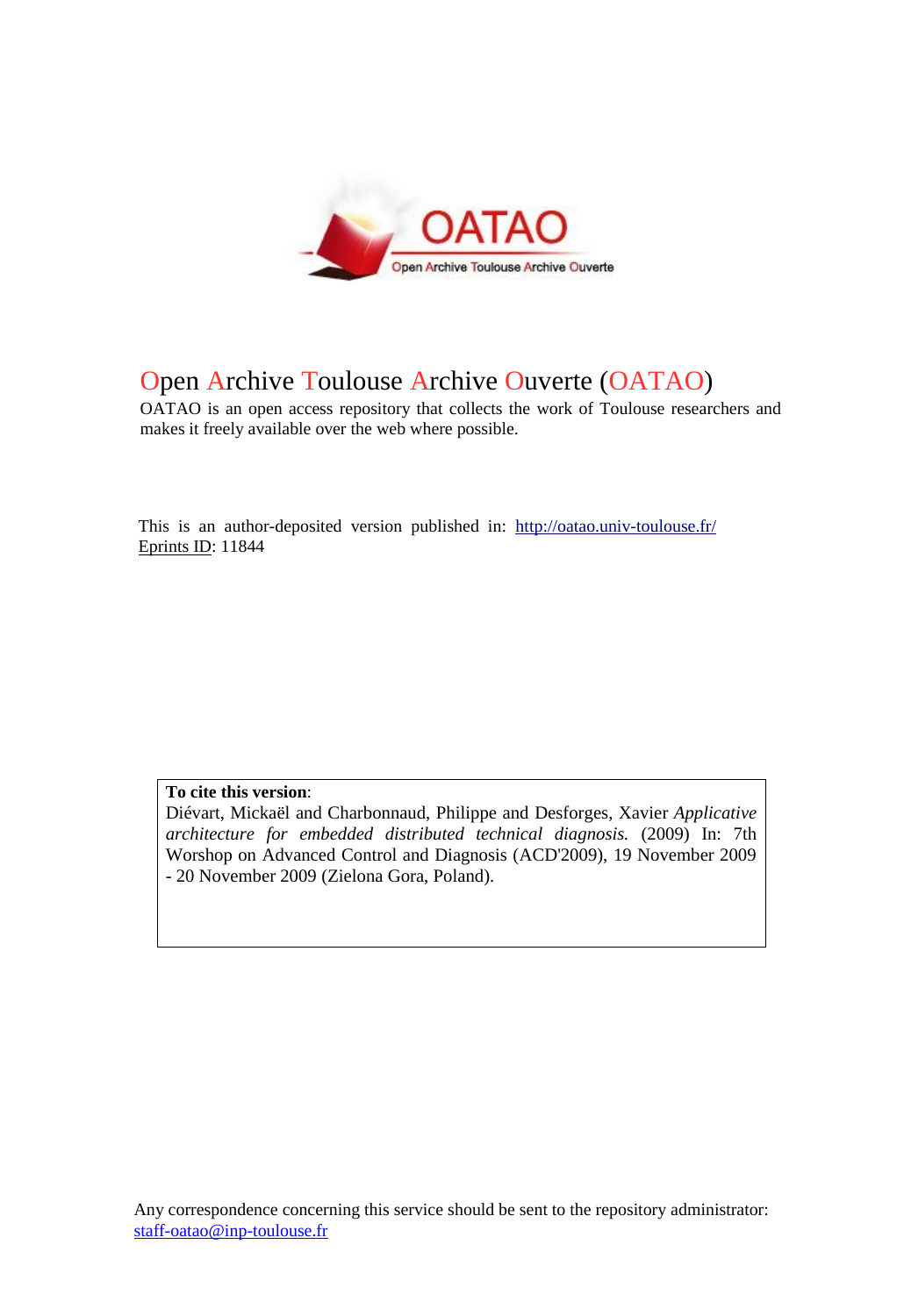# **Applicative architecture for embedded distributed technical diagnosis**

# **Mickaël DIEVART, Philippe CHARBONNAUD and Xavier DESFORGES**

*Université de Toulouse, INPT, Ecole Nationale d'Ingénieurs de Tarbes, Laboratoire Génie de Production*, 47 *avenue d'Azereix*, *65016 TARBES* France;

(Tel: +33 5 62 44 29 34, e-mail: {Mickael.Dievart, Philippe.Charbonnaud, Xavier.Desforges}@enit.fr).

**Abstract:** This article presents an applicative architecture based on a solving method for embedded technical diagnosis of complex systems. This architecture is defined in order to provide services enabling the evaluation of the health status of complex systems. Diagnostic services provide information to the maintenance decision support system that leads to reduce the periods of unavailability and determine if their future mission can be carried out. The architecture presented in this paper implements a distributed diagnostic function using multi-agent techniques. A consistency model-based diagnosis is proposed that leads to the identification of the faulty LRUs and the failed functions of complex systems.

*Keywords:* Distributed diagnosis, health status, multi-agent system, complex systems, embedded systems, solving method, system architecture, system diagnosis.

#### 1. INTRODUCTION

For transportation systems, new regulations in terms of environment, goods and people protection, and needs of new services have consequences on the complexity of embedded systems. To face this increasing complexity, multiple functionalities of the resources are embedded and deployed into networks of functions achieved by Line Replaceable Units (LRU). Faulty LRUs are replaced when the vehicle is at its base and repaired in the maintenance workshops, while the repaired system carries on with its mission. The increasing number of functionalities of the embedded systems contributes to raise the possession and acquisition costs leading the resources customers to optimize their availability rate.

Using the Condition-Based Maintenance (CBM) recommendations usually improve the equipment availability (Jardine *et al.*, 2006 ; Scarf, 2007)). Indeed, the CBM depends on the effectiveness of the system state provided by monitoring and diagnostic functions. They are carried out in particular from on line data generally processed by an embedded centralized diagnosis function. However, in the case of system of systems also called complex system, the identification of the faulty components is difficult using centralized architectures. After the mission, the maintenance operators must collect information by interactions with the embedded diagnostic system, in order to isolate possible faulty LRUs, and to apply troubleshooting procedures. The drawbacks of such architectures are related to the numerous pieces of information to process, which might be wrong. The automated diagnostic processes combine these errors and lead to useless removals of LRUs. Those removals are costly and increase the risk of damaging the system.

Alternatively, a decentralized/distributed diagnosis can be proposed to reduce the number of useless removals of LRUs. For applications to system of systems, monitoring and diagnostic functions can be implemented closer to the LRUs thanks to agents that carry out them. In the case of a distributed approach, a collaborative mechanism between diagnostic agents have to enable the convergence of the local diagnoses towards a set of accused LRUs which should ideally correspond to the true faulty ones.

This article presents an applicative architecture for implementing a distributed diagnostic function. In section 2, the problem statement is established. In section 3, the difficulties of implementing this diagnostic function in such systems due to the various kinds of the subsystems and to the necessary knowledge and models for its achievement is discussed. In section 4, an embedded diagnosis function is proposed. In section 5, an applicative architecture and its cooperation protocol is presented. Its objective is to carry out the identification of a set of faulty LRUs from LRUs declared faulty by the local diagnoses.

# 2. PROBLEM STATEMENT

The technical diagnosis of transportation systems provides to the maintenance operators a list of LRUs that should be replaced. When the diagnosis is done online, the maintenance operators prepare the intervention sooner, reducing the duration and the costs of maintenance actions. The main task of a diagnostic function is to deliver an advice on a set of faulty components and to determine the severity of the fault. A difficulty in diagnosing such a complex system is due to their numerous kinds of functions integrating different technologies (electronics, data processing, mechanics, hydraulics…). Thus, the implemented diagnostic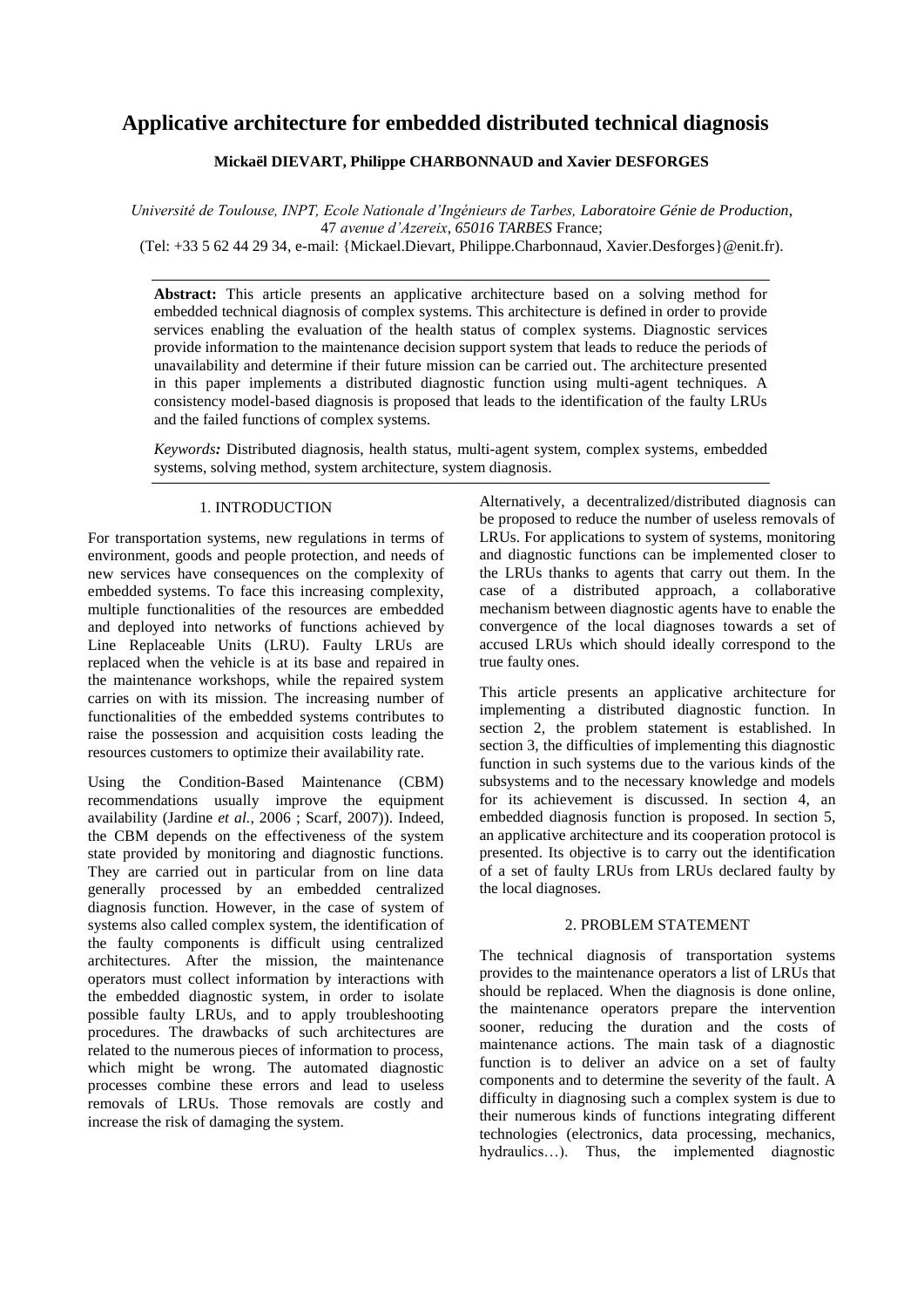techniques must be adapted to the knowledge available about the system. During its use, various faults may impact the resource. Those faults degrade its operating modes. Three types of faults are considered:

*Cataleptic*, the failure of the system is immediate. The fault implies a cataleptic failure. The system is in total breakdown. The faults can be simple, multiple or hidden,

*Permanent* is a state in which one or several system functions are in degraded mode. The faults did not involve the failure of the system but degrade its performances and make it unable to fulfill all its objectives. The degradation of performance can involve the system locally (a function for example) or the whole system,

*Fugitive*, the system switches between a nominal operating mode and a degraded one. This mode implies the same problems as those quoted previously. This type of failure can be not signaled or not explained.

In figure 1, a typology is displayed showing the multiple faults and their consequences on the health status of the equipment.



Fig. 1. Considered fault typology and consequences on health status.

The diagnosis, according to the various types of faults (typology) occurring in the system, classify the failure and determine the operating mode of the system (normal mode, degradated mode, exception mode…). A FMEA (Failure Modes, Effects and Analysis) can address this problem by the construction of causal trees.

Different implementation of the monitoring and diagnosis functions associated to the LRUs, are described in figure 2. The LRU1 hosts its monitoring and diagnostic functions, the diagnostic function can also be hosted in another platform (Diagnosis2) or, the monitoring and diagnosis functions can totally be distributed in different platforms as for Diagnosis3 and Monitoring3.



Fig. 2. Structure of a networked embedded supervised system.

In the case of aircrafts, the Centralized Maintenance System (CMS), provide a list of likely faulty LRUs for the maintenance operator. This list is established according to information from the built-in test equipments that collect information from the LRUs and generate tests if needed. The CMS correlates data to provide a "pre-diagnosis" of the LRUs. The flight warning system provides to the cockpit crew information on aircraft failed functions (Ramohalli, 1992 ; Byington *et al.*, 2003).

Complex systems can be considered as sets of systems that depend more or less on each other. A system implements one or several functions. For safety purposes, functions can be redundant as well as the LRUs that implement them. That is why several models are necessary to classify the different operating modes of the LRUs and their health status.

# 3. SYSTEM OF SYSTEMS MODELING

Generally, the system is analyzed from different models in order to obtain a satisfying representation for diagnosis purpose. This analysis enables to collect the available knowledge on the complex systems. Many of them are helpful to design their diagnostic functions. In the literature, these models can be functional (Abu-Hanna *et al.*, 1991), structural and behavioral (Chittaro & Ranon, 2003 ; Keuneke, 1991), teleological (Chittaro *et al.*, 1993). They enable to model the behavior of components, of functions and of their interactions according to normal or degraded modes. In other studies, models are added to evaluate the diagnosis confidence (Bonarini & Sassaroli, 1997).

A Complex System (*CS*) can be defined by a finite set of *m* system *∑<sup>i</sup>* . *CS = {∑1, ∑2,.., ∑m}*. A system ∑<sup>i</sup> can be defined as a set of *n* function  $F_{i,j}$ *.*  $\sum_i$  = { $F_{i,1}$ *,*  $F_{i,2}$ *,..,* $F_{i,n}$ *}*. A function  $F_{i,j}$  can be defined as a set of  $k$  LRUs implementing this function.  $F_{ij} = \{LRU_{i,j}, \dots, LRU_{i,k}\}.$ If a LRU contribute to the implementation of more than one function, a decision has to be taken when defining the system. A LRU should be part of one and only one function. After defining the hierarchical decomposition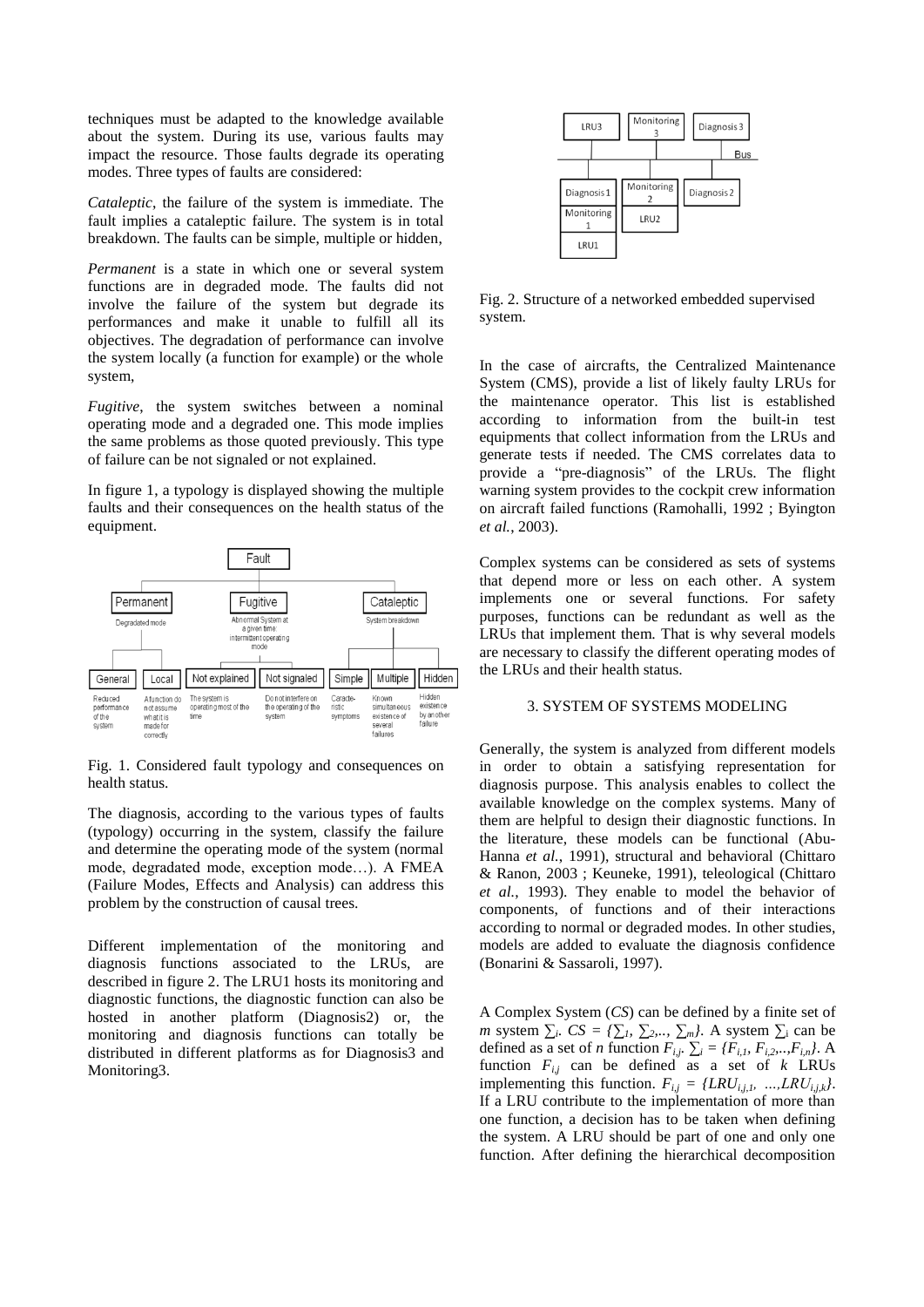of the system, a system modeling has to be formalized to ensure system diagnostic.

In this paper, the set of necessary System Knowledge to diagnose the complex system is collected in the set *SK* made of four types of knowledge: functional, structural, behavioral and topological. The Functional Description (*FD*) is the set of functions ensured by every system. *FD* represents links between LRUs, functions and system. The Structural Description (*SD*) is dedicated to the identification of the set of LRUs and of physical connections between them. *SD* introduce predicate *CONNECT(X,Y)* that means that X is connected to Y. *S : CONNECT(LRU*<sub>*i,j,q</sub>, LRU*<sub>*p,r,s*</sub>) with *q* and *s* respectively</sub> one of the LRUs implementing *Fi,j* and *Fp,r*. The behavioral models are used in order to identify the relevant indicators that are used to generate symptoms for the various faults that may affect the LRUs. They help to classify the faults of the LRUs from their symptoms. For diagnostic purpose, the knowledge *BM* provides the relationships between the symptoms, the LRUs and their faults. The Topological Dependencies (*TD*) determines the proximities of components that may be the origin of indirect failures or faults of a LRU due to the proximity of another failed one. *TD* introduce predicate *TOPO(X,Y)* that means that *X* is close to *Y* and that some faults of X may affect the functioning of Y. *TD*: *TOPO(LRUi,j,q, LRUp,r,s)* with q and s respectively one of the LRUs implementing  $F_{i,j}$  and  $F_{p,r}$ . Finally,  $SK = SD \cup FD \cup TD \cup BM$ 

#### 4. EMBEDDED TECHNICAL DIAGNOSIS

In this paper, the diagnostic function consists of several activities: to condition, to detect and to identify failures and their causes. Relevant and significant indicators are generated by the function "to condition" and are based on measurements of the system. These indicators can be statistics (mean, standard deviation, …), signals values (magnitude, power, frequency, …), parameters (structural or physical parameters), state observers, residuals, errors, etc. The function "to detect symptoms" uses these indicators to generate values, called "detected symptoms", which are provided when a fault occurs. The decision can be made thanks to a decision-making support technique. The outputs can be digital and define which fault occurred. "To identify failures" is done by two sub-functions: "To identify failed function(s)" and "To identify faulty component(s)". The user (pilot, driver, …) cares about the failed functions of the system whereas the maintenance operator cares about the faulty components that must be replaced. In figure 3, the activity diagram of the function "To identify failure" is detailed.



Fig. 3. Activity diagram A3 of the function "To identify failure".

Ideally, the diagnosis identifies a set  $\Delta_2$  of failed function and locates their causes, *i.e.* a set  $\Delta_1$  of faulty LRUs from a set of symptoms *S* and a set of tests *T*. This leads to the next relationship where *Diag* is the diagnostic function:

$$
(\Delta_1, \Delta_2) = Diag(SK, S, T)
$$

The function *Diag* can be implemented thanks to two sub-functions as presented in figure 4. The function *Diag1* allows, starting from a set of symptoms and a set of tests, to identify the set of faulty LRUs of the system *∆<sup>1</sup>* = *Diag1*(*SK, S, T*)*,* where *∆<sup>1</sup>* = {AB(*LRUi,j,q*),…,AB(*LRUp,r,s*)} and the function *Diag2* enables to locate the set of failed function from tests and the set of failed LRUs:  $\Delta_2 = Diag2(SK, \Delta_1, T)$  where  $\Delta_2 =$  ${AB(F_{i,j}), \ldots, AB(F_{p,r})}.$  AB(.) enables to denote either a faulty LRU or a failed function.

#### 5. APPLICATIVE ARCHITECTURE

Distributed approaches of Information and Communication Technologies (ICT) often provide good enough solutions to face complexity. The diagnostic function was implemented in a distributed structure according to the multi-agent system concept. The agents of the structure cooperate and exchange data whatever the language used to model the information they contain is. This implementation requires data and models that have been collected and organized. In the case of the complex systems some works show the feasibility to implement an embedded diagnostic function by distributed architectures with or without cooperation between its elements (Biteus, 2005 ; Heck *et al.*, 1998 ; Wörn *et al.*, 1998).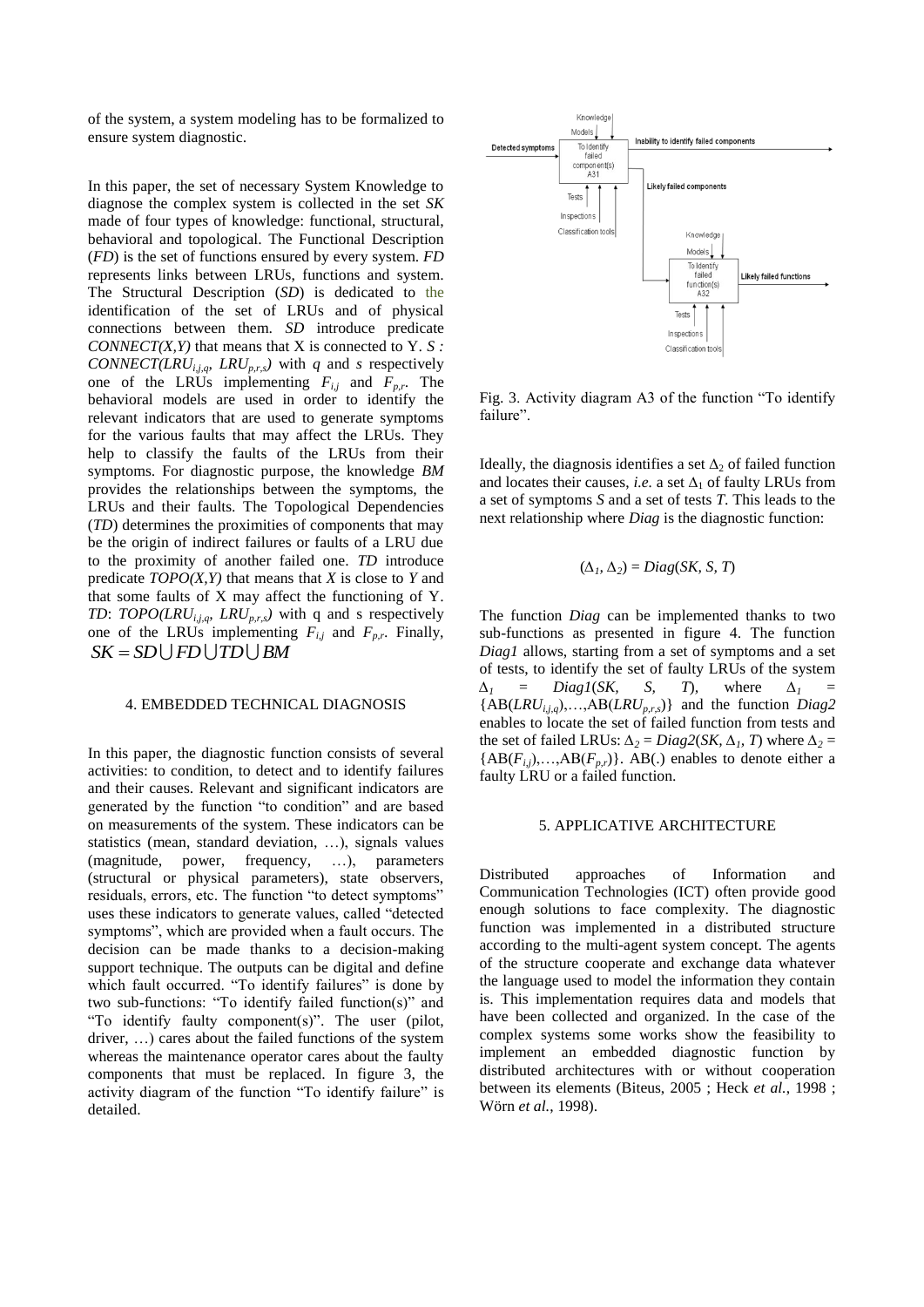The conceptual framework of the proposed applicative architecture is depicted in figure 4, the architecture presented herein is based on a distributed implementation. The local diagnosis agents cooperate to provide the diagnosis of the system. This implies the use of multi-agent system techniques. As shown in figure 4, a facilitator agent can be introduced, to ensure the convergence toward a solution within a given time. The applicative architecture does not imply the implementation of a distributed diagnostic function. It depends on the "solving method". The middleware solution eases the implementation of the services provided by the agents that are software entities exchanging data by abstracting the way they are hosted on different hardware entities.

The architecture consists of several LRUs that are gathered into several functions which is the LRU layer. Each LRU is observed by a monitoring function designed by the supplier. The monitoring functions are represented by the monitoring layer in figure 4. Then, the monitoring agents send their symptoms to a Diagnostic Agent (DA), which is in charge of elaborating the set of faulty LRUs. One or more databases (*KB*) contain the structural, the topological, the functional and the behavioral knowledge in order to provide a support for the different agents. A Human/Machine Interface (HMI) ensures the information displayed to users. The HMI displays, according to the type of operators, the failed functions of the system (for the production operators) or the LRUs that need to be replaced or fixed (for the maintenance operators). If the collaboration is correct the global diagnosis of the system in terms of faulty LRUs is a union of each local diagnosis.

The solving method of the distributed architecture is represented by the activity diagram shown in figure 5. These activities are carried out by cooperation between the DAs and the HMI. This cooperation is represented by sequence diagrams shown in figures 6 and 7. The

reception of a symptom by a DA launches the process. The corresponding DA begins by defining the symptom received. If the symptom is generated by the monitoring layer, it is declared as a "failure symptom" and if it is a symptom generated from the function "To propagate symptom", it is called a "propagation symptom". If the symptom is a failure symptom, this one is diagnosed as described by the sequence diagram in figure 6 where the DA sends a request to the database to know if the symptom is known or unknown. A known symptom is a symptom for which the cause is already identified by studies made at the system design stage (FMEA). If the symptom is known, the database returns the result and the DA declares the cause of failure of the LRU as known, otherwise, the cause of failure of the LRU is declared as unknown. Then the fault is propagated as described by the sequence diagram shown in figure 7. This activity begins by a request of the DA to the database to know if it exists structural dependencies with other LRUs. If it is the case, "propagation symptoms" are sent to advice the DA in charge of diagnosis of the involved LRUs that they may not operate correctly. Therefore, those LRUs are declared as out of order. Furthermore, the supervision of the diagnostic agents is ensured during a cooperation task and more precisely during "the fault propagation" function. If an agent did not confirm that it receives the message during the propagation task, the diagnostic process accuses and declares the agent as failed. So, the diagnosis of the DA also contains information about the DAs that did not answer the request. By this way, the diagnostic of the DAs is carried out.

Every DA of the architecture diagnoses LRUs implementing a function. Every time a DA receives a symptom the last diagnosis is copied and updated according to the new received symptom. This ensures the elaboration of an historic of the evolution of the diagnostic process. This enables a non monotone diagnostic process.



Fig. 4. Conceptual framework of applicative architecture for embedded distributed diagnosis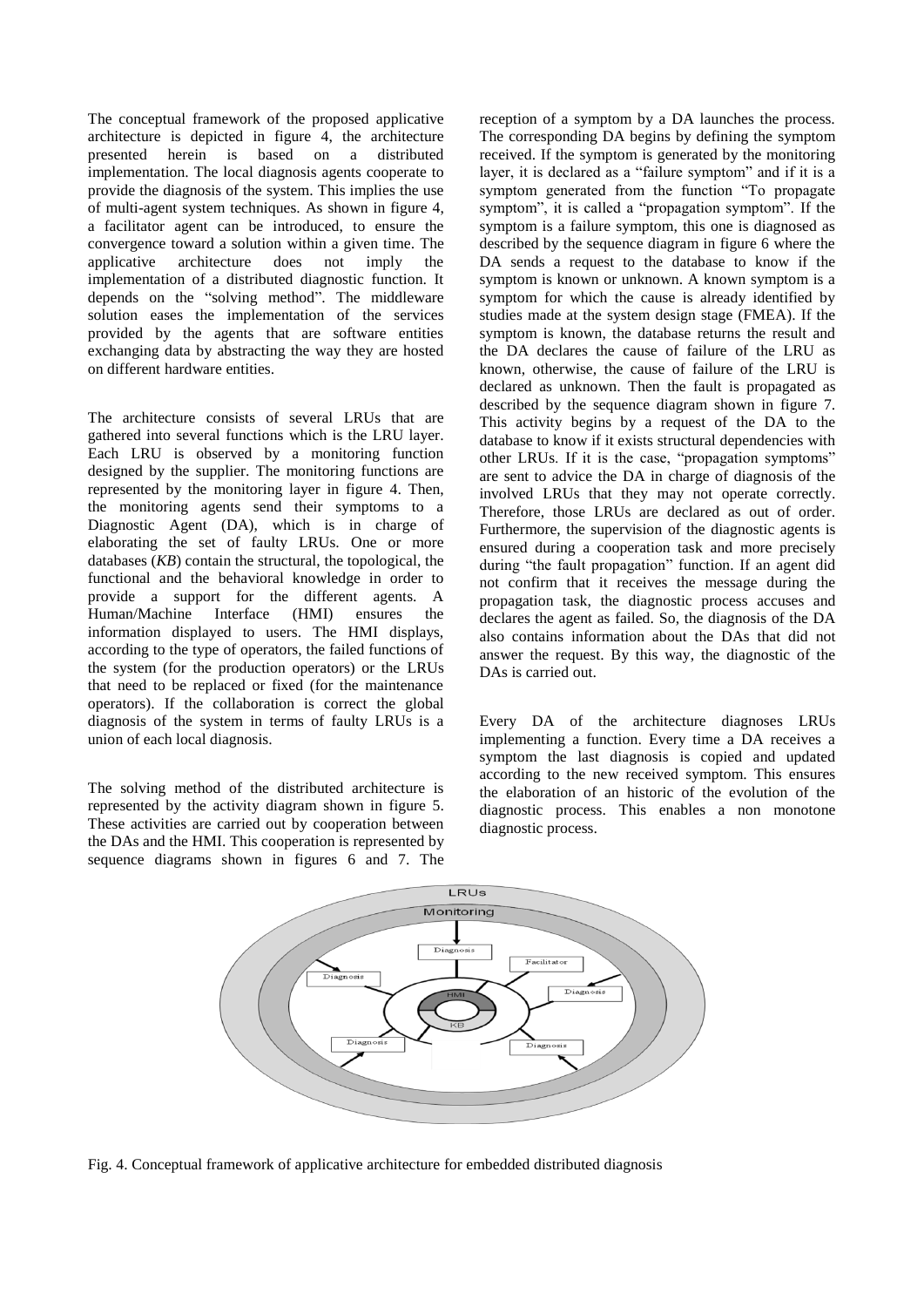If the symptom received by the DA is a "propagation symptom", this one is used for a "diagnosis refinement" task. To explain the activity, let us considered the example composed of 3 LRUs ( $LRU_{1,1,1}$ ,  $LRU_{1,1,2}$  and  $LRU_{1,1,3}$ ) structurally dependant. *SD* contains, which the only considered knowledge about the system: CONNECT(*LRU*<sub>1,1,1</sub>, *LRU*<sub>1,1,2</sub>),

CONNECT( $LRU_{1,1,2}$ ,  $LRU_{1,1,3}$ ). Each LRU has its own monitoring period for each of its symptom. For example, if we consider one symptom per LRU, we suppose that the symptom emitted from the monitoring of  $LRU_{1,1,1}$  can be send to the DA every 5 minutes, the one of  $LRU_{1,1,2}$  every minute and the one of  $LRU_{1,1,3}$  every second. In such a case, we consider that only  $LRU_{1,1,1}$  failed,  $LRU_{1,1,2}$  and  $LRU_{1,1,3}$  should be defined as out of order. But the symptoms are not received in the order they occur because of the different monitoring periods. Considering symptoms  $S^t_{i,j,k,t}$  of the  $LRU_{i,j,q}$  that occurs at time t and  $t1 < t2 < t3$  it can be infer that  $S_{1111}^{t1} < S_{1121}^{t2} < S_{11}^{t3}$ 1,1,3,1 2 1,1,2,1 1 1,1,1,1  $S_{1111}^{t1} < S_{1121}^{t2} < S_{1131}^{t3}$ . It is important to make a difference between the time the symptom occurs and the time the symptom is send. At the first step, because of the monitoring periods, the DA receives  $S_{1,1}^{t3}$ 1,1,3,1  $S_{1,1,3,1}^{t3}$ . So, *LRU*<sub>1,1,3</sub> is declared has failed. Then, the DA receives  $S_{11}^{t2}$ 1,1,2,1  $S_{1,1,2,1}^{t2}$ . As  $t2 < t3$  and because of the structural dependencies,  $LRU_{1,1,2}$  is declared failed and  $LRU_{1,1,3}$  is updated to a out of order status. Finally, the DA receives  $S_{1,1}^{t1}$ 1,1,1,1  $S_{1,1,1,1}^{t_1}$ . Because of the timestamp ( $t_1 < t_2 < t_3$ ) and the structural dependencies,  $LRU_{1,1,1}$  is declared failed and  $LRU_{1,1,2}$  and  $LRU_{1,1,3}$  are declared as out of order.



Fig. 5. Activity diagram of the considered solving method.



Fig. 6. Sequence diagram of the function "To diagnose".



Fig. 7. Sequence diagram of the function "To propagate fault".

In figure 8, the presented case study consists of 3 systems each implementing one function. Every function is implemented by 3 LRUs. *Function 31* is independent while *Function 11* and *Function 21* are functionally dependent. Structural dependencies between LRUs are described in the set *SD* which is the only considered knowledge*.* The knowledge is recorded in XML files, which is an input of the solving method for symptom generation and diagnostic support.



Fig. 8. Case study of a monitored system of systems.